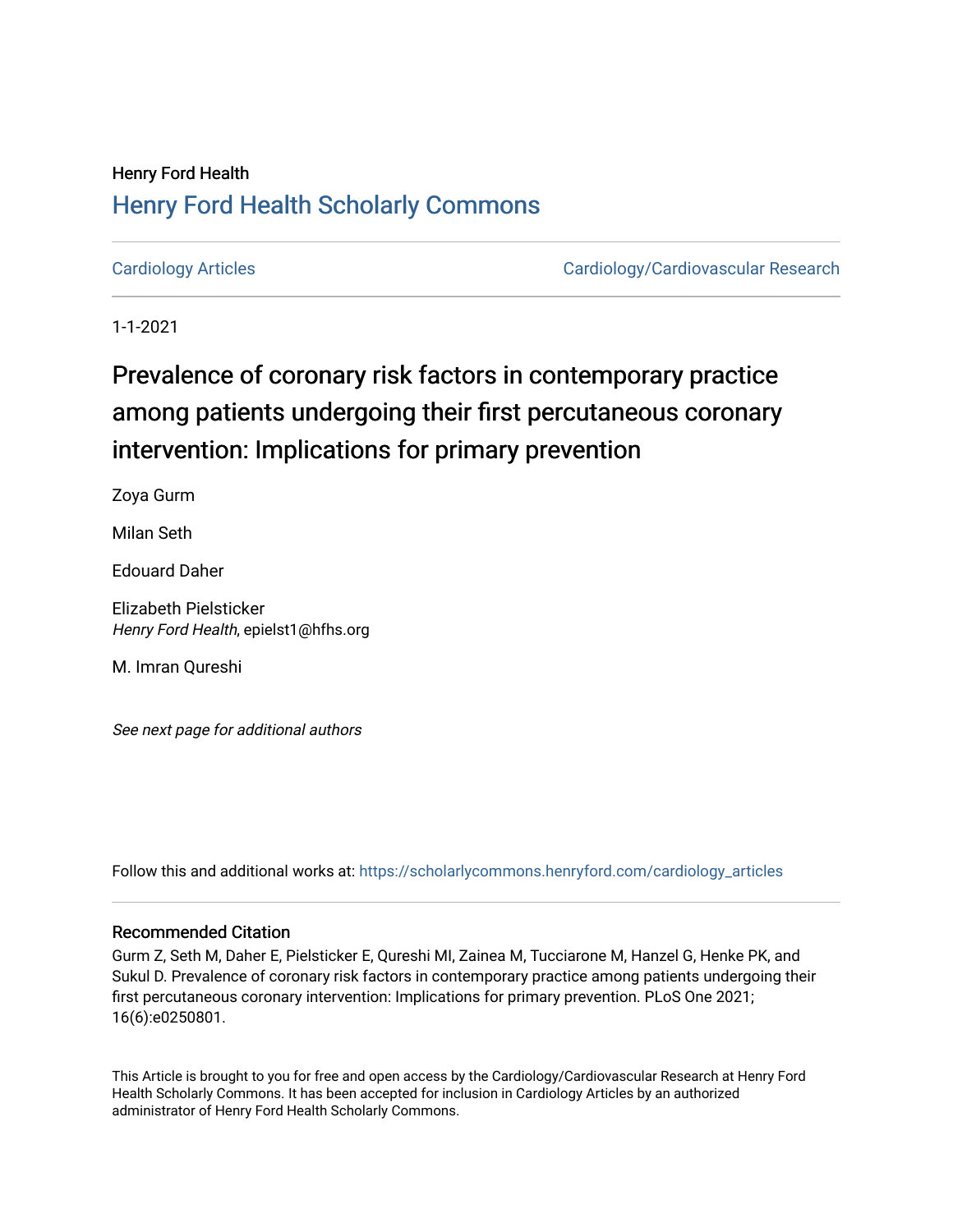### Authors

Zoya Gurm, Milan Seth, Edouard Daher, Elizabeth Pielsticker, M. Imran Qureshi, Mark Zainea, Michael Tucciarone, George Hanzel, Peter K. Henke, and Devraj Sukul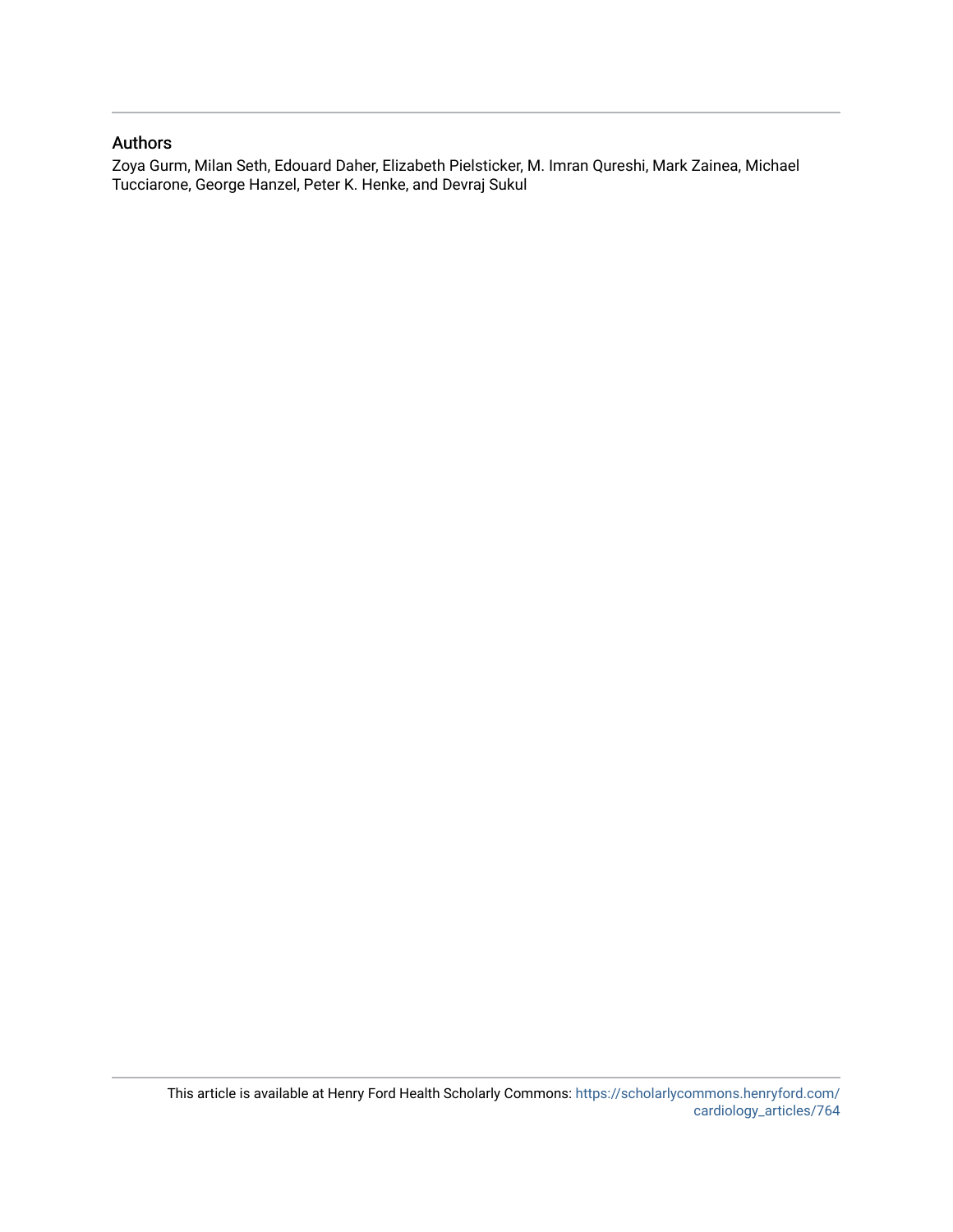

## **OPEN ACCESS**

**Citation:** Gurm Z, Seth M, Daher E, Pielsticker E, Qureshi MI, Zainea M, et al. (2021) Prevalence of coronary risk factors in contemporary practice among patients undergoing their first percutaneous coronary intervention: Implications for primary prevention. PLoS ONE 16(6): e0250801. [https://](https://doi.org/10.1371/journal.pone.0250801) [doi.org/10.1371/journal.pone.0250801](https://doi.org/10.1371/journal.pone.0250801)

**Editor:** Pablo Salinas, Hospital Clinico San Carlos, SPAIN

**Received:** December 8, 2020

**Accepted:** April 14, 2021

**Published:** June 9, 2021

**Copyright:** © 2021 Gurm et al. This is an open access article distributed under the terms of the Creative Commons [Attribution](http://creativecommons.org/licenses/by/4.0/) License, which permits unrestricted use, distribution, and reproduction in any medium, provided the original author and source are credited.

**Data Availability Statement:** All relevant data necessary to replicate the study findings are within the paper. The authors are unable to share the raw data, due to contractual agreements between participating institutions and the BMC2 registry that prohibit data sharing with external agencies. However, the analysis code and metadata to support the study figures is available on request from Annemarie Forrest, Program Manager BMC2 [\(avassalo@med.umich.edu](mailto:avassalo@med.umich.edu)).

RESEARCH ARTICLE

Prevalence of coronary risk factors in contemporary practice among patients undergoing their first percutaneous coronary intervention: Implications for primary prevention

**Zoya Gurm1 , Milan Seth2 , Edouard Daher3 , Elizabeth Pielsticker4 , M. Imran Qureshi5 ,**  $\blacksquare$ **Mark Zainea** $^6$ **, Michael Tucciarone** $\blacksquare^7$ **, George Hanzel** $^8$ **, Peter K. Henke** $^2$ **, Devraj Sukul** $\blacksquare^2{}^*$ 

**1** Wayne State University School of Medicine, Detroit, MI, United States of America, **2** University of Michigan Health System, Ann Arbor, MI, United States of America, **3** Ascension St. John Hospital, Detroit, MI, United States of America, **4** Henry Ford Allegiance Health, Jackson, MI, United States of America, **5** Detroit Medical Center-Sinai Grace Hospital, Detroit, MI, United States of America, **6** McLaren Macomb Hospital, Mount Clemens, MI, United States of America, **7** Beaumont Hospital, Troy, MI, United States of America, **8** Emory University Structural Heart and Valve Center, Atlanta, GA, United States of America

\* dsukul@med.umich.edu

## Abstract

## **Background**

Cigarette smoking, hypertension, dyslipidemia, diabetes, and obesity are conventional risk factors (RFs) for coronary artery disease (CAD). Population trends for these RFs have varied in recent decades. Consequently, the risk factor profile for patients presenting with a new diagnosis of CAD in contemporary practice remains unknown.

## **Objectives**

To examine the prevalence of RFs and their temporal trends among patients without a history of myocardial infarction or revascularization who underwent their first percutaneous coronary intervention (PCI).

## **Methods**

We examined the prevalence and temporal trends of RFs among patients without a history of prior myocardial infarction, PCI, or coronary artery bypass graft surgery who underwent PCI at 47 non-federal hospitals in Michigan between 1/1/2010 and 3/31/2018.

## **Results**

Of 69,571 men and 38,930 women in the study cohort, 95.5% of patients had 1 or more RFs and nearly half (55.2% of women and 48.7% of men) had  $>$ 3 RFs. The gap in the mean age at the time of presentation between men and women narrowed as the number of RFs increased with a gap of 6 years among those with 2 RFs to <1 year among those with 5 RFs.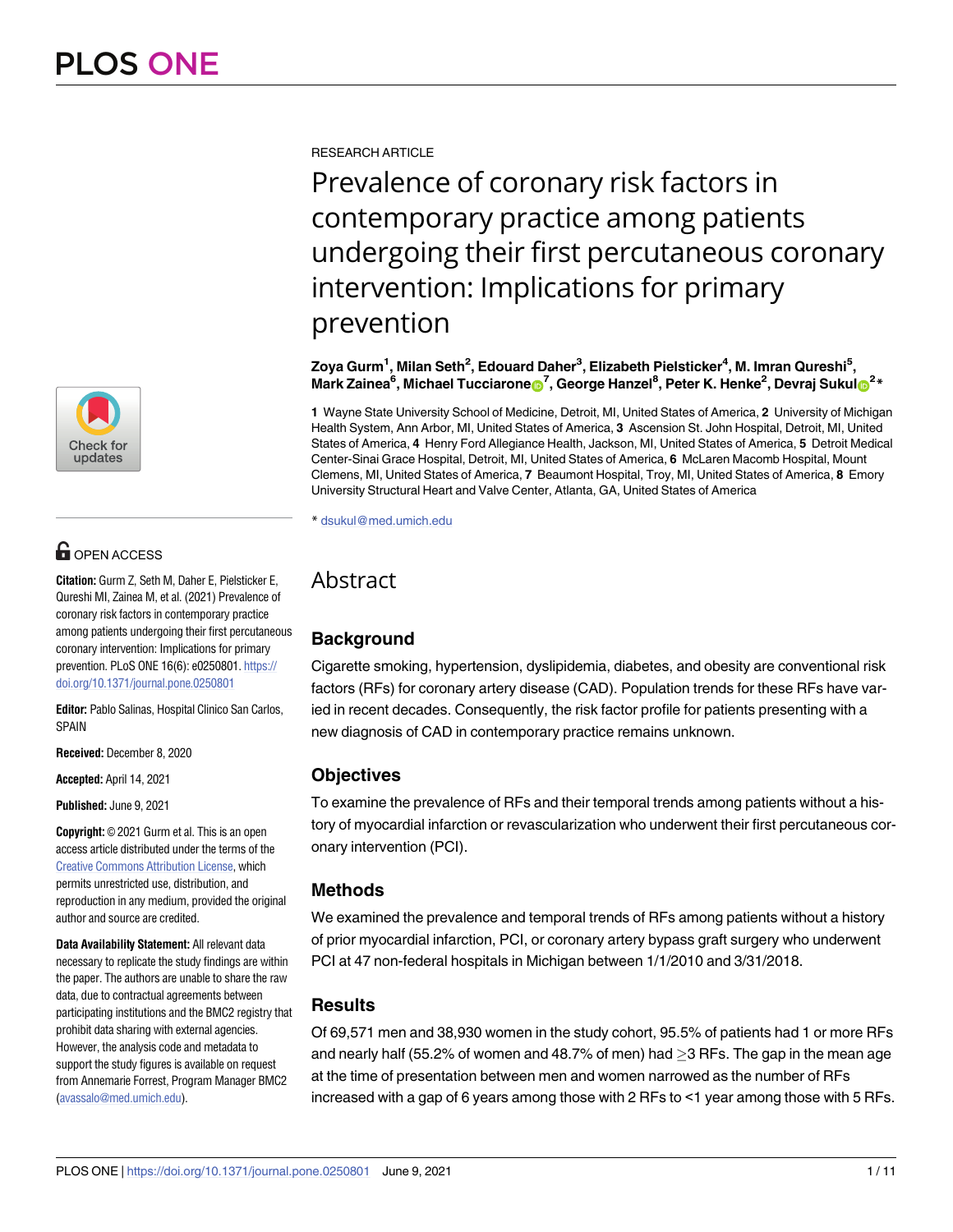<span id="page-3-0"></span>**Funding:** The BMC2 coordinating center is supported by a grant from Blue Cross Blue Shield of Michigan to the University of Michigan. The sponsor had no role in the study design or decision to publish this work.

**Competing interests:** Dr. Devraj Sukul and Mr. Milan Seth receive salary support from the Blue Cross Blue Shield of Michigan (BCBSM) for their work in BMC2. This does not alter our adherence to PLOS ONE policies on sharing data and materials. The other authors do not have any direct conflicts or competing interest that could affect the study or its data presentation. The opinions, beliefs and viewpoints expressed by the authors do not necessarily reflect those of BCBSM or any of its employees.

**Abbreviations:** BMC2, Blue Cross Blue Shield of Michigan Cardiovascular Consortium; CABG, coronary artery bypass graft surgery; CAD, Coronary Artery Disease; MI, myocardial infarction; PCI, Percutaneous Coronary Intervention; RFs, Risk factors.

Compared with patients without a current/recent history of smoking, those with a current/ recent history of smoking presented a decade earlier (age 56.8 versus 66.9 years; p <0.0001). Compared with patients without obesity, patients with obesity presented 4.0 years earlier (age 61.4 years versus 65.4 years; p <0.0001).

#### **Conclusions**

Modifiable RFs are widely prevalent among patients undergoing their first PCI. Smoking and obesity are associated with an earlier age of presentation. Population-level interventions aimed at preventing obesity and smoking could significantly delay the onset of CAD and the need for PCI.

### **Introduction**

Coronary artery disease (CAD) is the leading cause of death globally [\[1](#page-11-0)]. Epidemiologic studies have established cigarette smoking, hypertension, dyslipidemia, diabetes, and obesity as conventional risk factors for CAD. Progress in preventing, identifying, and controlling these risk factors has contributed to the decreased incidence of cardiac disease [\[2](#page-11-0)]. For instance, there has been a general decline in smoking in the United States [\[3](#page-11-0)]. The prevalence of high total cholesterol has also declined [\[4\]](#page-11-0). Additionally, hypertension control has improved, although a large proportion of the population, including younger and minority patients continue to have poorly controlled hypertension [\[5](#page-11-0)]. After increasing in the 1980s and 1990s, the prevalence of obesity has remained stable in the 2000s [\[6](#page-11-0)]. Alternatively, the incidence of diabetes has generally increased among adults, with obesity as a contributing factor [[7](#page-11-0)].

While the importance of these five risk factors has been well-established, in the context of these opposing trends in their prevalence, the risk factor profile for patients presenting with new onset coronary artery disease (CAD) in the contemporary era remains unknown. A better understanding of the risk profile of patients with CAD in contemporary practice can help target primary prevention efforts. Accordingly, we examined the prevalence of risk factors in patients without known prior CAD who presented for their first percutaneous coronary intervention (PCI) in Michigan using the Blue Cross Blue Shield of Michigan cardiovascular collaborative (BMC2) clinical PCI registry. Additionally, we evaluated temporal trends in these risk factors over the past decade among these patients.

## **Methods**

All patient data points were derived from a HIPAA-compliant database. The University of Michigan IRB has waived the need for ongoing IRB approval on all analysis that are performed using BMC2 data. Consent was not obtained as all data were analyzed anonymously.

### **Study population**

Our study population included patients presenting for their first PCI between January 1, 2010 and March 31, 2018. The BMC2 clinical PCI registry has been previously described in detail [\[8](#page-11-0)]. Briefly, BMC2 is a quality improvement collaborative of all non-federal hospitals that perform PCI in the state of Michigan that has been working for over 20 years to facilitate interinstitutional quality improvement. The authors are unable to share the raw data, due to contractual agreements between participating institutions and the BMC2 registry that prohibit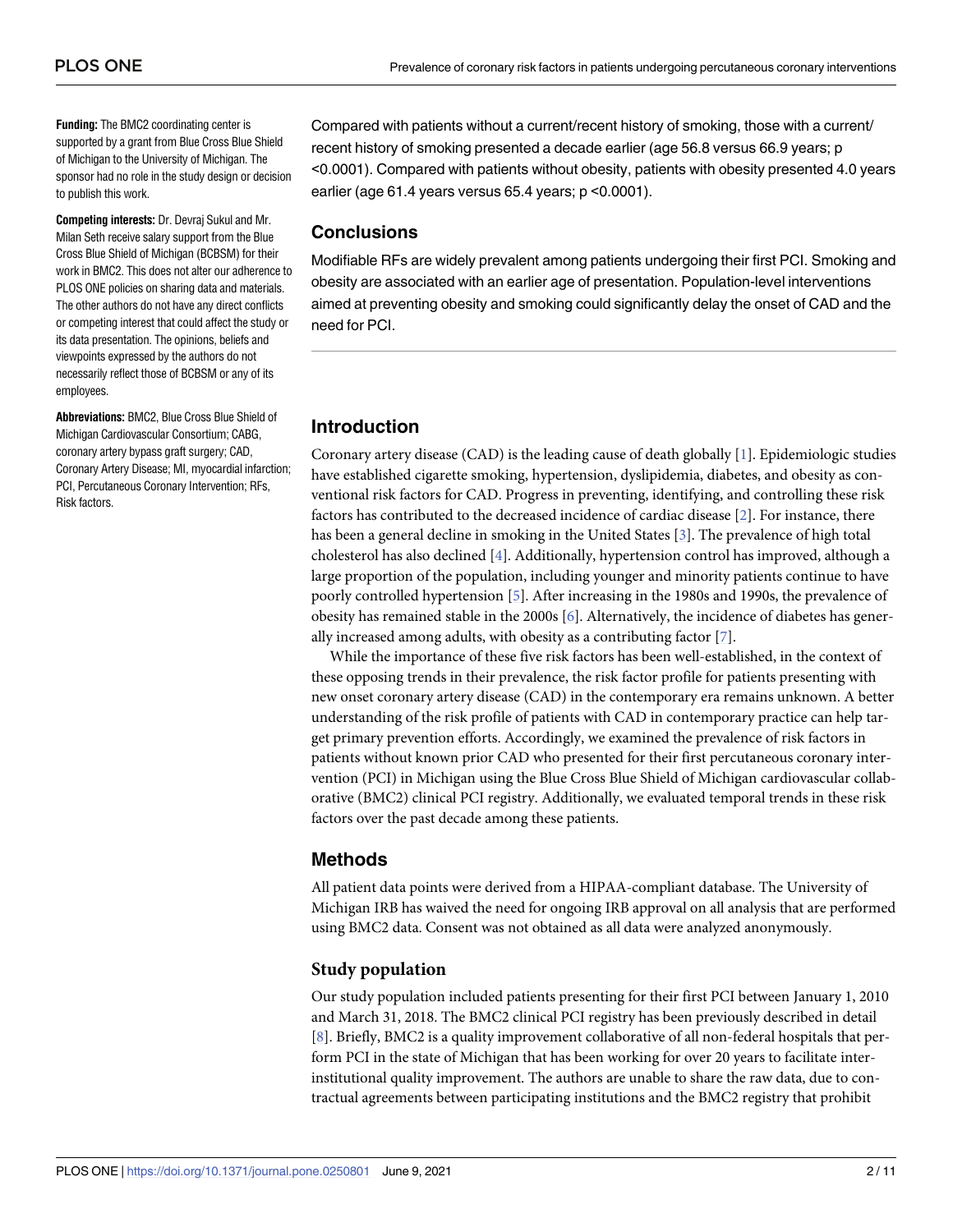<span id="page-4-0"></span>data sharing with external agencies. However, the analysis code and metadata to support the study figures is available on request from Annemarie Forrest, Program Manager of the BMC2 (avassalo@med.umich.edu). To examine patients undergoing their first percutaneous coronary revascularization procedure, we excluded patients with a history of prior myocardial infarction (MI), PCI, or coronary artery bypass graft surgery (CABG). Traditional risk factors for CAD including hypertension, dyslipidemia, obesity, diabetes, and smoking were defined per the NCDR CathPCI Registry version 4.4 data dictionary [[9\]](#page-12-0). Hypertension was defined as either having a history of hypertension diagnosed and treated with medication, diet, and/or exercise, having prior documentation of blood pressure greater than 140 mm Hg systolic and/or 90 mm Hg diastolic for patients without diabetes or chronic kidney disease, prior documentation of blood pressure greater than 130 mm Hg systolic and/or 80 mm Hg diastolic on at least two occasions for patients with diabetes or chronic kidney disease, or as being currently on pharmacologic therapy for treatment of hypertension. Dyslipidemia was defined as having a total cholesterol greater than 200 mg/dL (5.18 mmol/l), low-density lipoprotein greater than or equal to 130 mg/dL (3.37 mmol/l), or high density lipoprotein less than 40 mg/dL (1.04 mmol/ l). Obesity was defined as having a BMI greater than 30. Presence of diabetes mellitus was defined as having been previously diagnosed by a physician to have diabetes mellitus or as having a fasting blood sugar greater than 126 mg/dL (7 mmol/L). Current or recent smoking was defined as use of cigarettes any time in the year prior to presentation.

#### **Statistical analysis**

Age at presentation for patient cohorts defined by combinations of risk factors were presented graphically as means  $\pm$  standard deviation, and differences in age between cohorts were assessed for statistical significance at alpha = 0.05 significance level using the Wilcoxon rank sum test. No adjustments were made for multiple comparisons.

#### **Results**

During the study period, 251,142 PCI procedures were performed, of which 142,066 (56.6%) were excluded due to a history of prior PCI, AMI, or CABG surgery and 575 (0.23%) were excluded because of missing risk factor data. A total of 38,930 women and 69,571 men were included in our study population of patients without a prior history of revascularization or AMI who underwent PCI.

The risk factor profile and baseline characteristics of men and women are shown in **[Table](#page-5-0) 1**. Among men, the most common risk factors were hypertension (71.9%) and dyslipidemia (65.1%), followed by obesity (44.9%), current/recent smoking (34.5%) and diabetes (27.8%). Among women, hypertension was present in 80.7%, dyslipidemia in 68.9%, obesity in 48%, diabetes in 35.5%, and 31% had a history of current/recent smoking. Nearly half of patients presented with 3 or more risk factors (55.2% of women and 48.7% of men), while only 4.5% of patients had none of the traditional risk factors documented (3.4% of women and 5.1% of men). The average number of risk factors was 2.51 (2.64 for women and 2.44 for men).

Smoking and obesity tended to be more commonly observed in younger patients. Among patients �45 years old, 66.0% of women and 62.1% of men had a history of current/recent smoking. As age increased, the prevalence of smoking decreased to 61.1% in women and 52.4% in men aged 46–55 years, 41.1% in women and 36.7% in men aged 56–65 years, 21.3% in women and 19.9% in men aged 66–75 years, and was present in only 6.8% of women and 8.4% of men aged over 75 years. Similarly, obesity was prevalent in 62.3% of women and 56.9% of men �45 years of age, while it was prevalent in 32.7% of women and 27.3% of men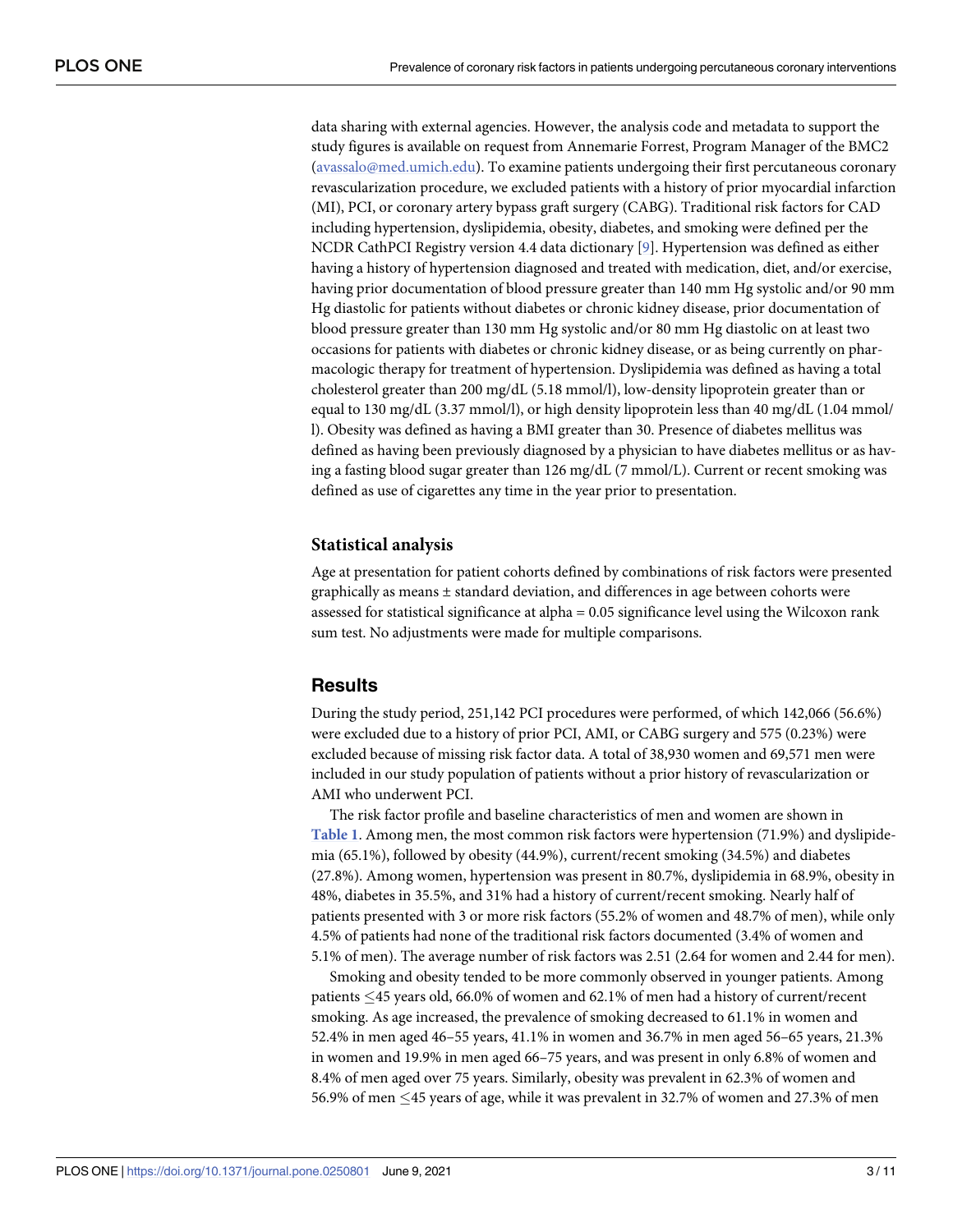|                                            | Total               |                    | $<$ 45 years  |                  | $46 - 55$ years  |                  | 56-65 years      |                    | $66 - 75$ years     |                  | $>$ 75 years     |                     |
|--------------------------------------------|---------------------|--------------------|---------------|------------------|------------------|------------------|------------------|--------------------|---------------------|------------------|------------------|---------------------|
|                                            | women               | men                | women         | men              | women            | men              | women            | men                | women               | men              | women            | men                 |
| N:                                         | 38,930              | 69,571             | 2,095         | 5,614            | 5,830            | 15,286           | 10,044           | 23,011             | 10,657              | 16,254           | 10,304           | 9,406               |
| % of total (by gender)                     |                     |                    | 5.38%         | 8.07%            | 14.98%           | 21.97%           | 25.80%           | 33.08%             | 27.37%              | 23.36%           | 26.47%           | 13.52%              |
| <b>Individual CAD Risk</b><br>Factors N(%) |                     |                    |               |                  |                  |                  |                  |                    |                     |                  |                  |                     |
| <b>Current Smoking</b>                     | 12,050              | 23,978             | 1,383         | 3,488            | 3,565            | 8,017            | 4,128            | 8,456              | 2,269               | 3,229            | 705              | 788                 |
|                                            | $(31.0\%)$          | (34.5%)            | $(66.0\%)$    | $(62.1\%)$       | $(61.1\%)$       | $(52.4\%)$       | $(41.1\%)$       | (36.7%)            | (21.3%)             | $(19.9\%)$       | $(6.8\%)$        | $(8.4\%)$           |
| Hypertension                               | 31,403              | 50,020             | 1,305         | 3,169            | 4,080            | 9,755            | 7,840            | 16,369             | 9,008               | 12,859           | 9,170            | 7,868               |
|                                            | (80.7%)             | $(71.9\%)$         | (62.3%)       | $(56.4\%)$       | $(70.0\%)$       | $(63.8\%)$       | (78.1%)          | $(71.1\%)$         | (84.5%)             | $(79.1\%)$       | $(89.0\%)$       | (83.6%)             |
| Hyperlipidemia                             | 26,840              | 45,264             | 989           | 2,816            | 3,563            | 9,046            | 6,853            | 15,099             | 7,956               | 11,706           | 7,479            | 6,597               |
|                                            | $(68.9\%)$          | $(65.1\%)$         | (47.2%)       | $(50.2\%)$       | $(61.1\%)$       | $(59.2\%)$       | $(68.2\%)$       | $(65.6\%)$         | (74.7%)             | $(72.0\%)$       | (72.6%)          | $(70.1\%)$          |
| Diabetes                                   | 13,837              | 19,334             | 751           | 1,150            | 1,951            | 3,623            | 3,767            | 6,432              | 4,154               | 5,297            | 3,214            | 2,832               |
|                                            | $(35.5\%)$          | (27.8%)            | $(35.8\%)$    | $(20.5\%)$       | (33.5%)          | (23.7%)          | (37.5%)          | $(28.0\%)$         | $(39.0\%)$          | (32.6%)          | (31.2%)          | $(30.1\%)$          |
| Obesity                                    | 18,687              | 31,210             | 1,306         | 3,197            | 3,236            | 7,713            | 5,463            | 10,800             | 5,308               | 6,929            | 3,374            | 2,571               |
|                                            | $(48.0\%)$          | $(44.9\%)$         | $(62.3\%)$    | $(56.9\%)$       | $(55.5\%)$       | $(50.5\%)$       | $(54.4\%)$       | $(46.9\%)$         | $(49.8\%)$          | $(42.6\%)$       | (32.7%)          | (27.3%)             |
| No. of Risk Factors                        |                     |                    |               |                  |                  |                  |                  |                    |                     |                  |                  |                     |
| $\boldsymbol{0}$                           | 1,332<br>$(3.4\%)$  | 3,555<br>$(5.1\%)$ | 84 (4.0%)     | 226<br>$(4.0\%)$ | 172<br>$(3.0\%)$ | 670<br>(4.4%)    | 337<br>$(3.4\%)$ | 1,199<br>$(5.2\%)$ | 348<br>(3.3%)       | 857<br>$(5.3\%)$ | 391<br>(3.8%)    | 603<br>$(6.4\%)$    |
| 1                                          | 5,249               | 12,126             | 308           | 1,131            | 778              | 2,911            | 1,215            | 3,909              | 1,243               | 2,483            | 1,705            | 1,692               |
|                                            | $(13.5\%)$          | $(17.4\%)$         | (14.7%)       | $(20.1\%)$       | $(13.3\%)$       | $(19.0\%)$       | $(12.1\%)$       | $(17.0\%)$         | (11.7%)             | (15.3%)          | (16.5%)          | $(18.0\%)$          |
| $\overline{c}$                             | 10,815              | 19,924             | 516           | 1,550            | 1,358            | 3,994            | 2,321            | 6,214              | 2,823               | 4,696            | 3,797            | 3,470               |
|                                            | (27.8%)             | (28.6%)            | $(24.6\%)$    | (27.6%)          | (23.3%)          | $(26.1\%)$       | $(23.1\%)$       | $(27.0\%)$         | $(26.5\%)$          | (28.9%)          | $(36.8\%)$       | $(36.9\%)$          |
| 3                                          | 11,735              | 20,138             | 533           | 1,481            | 1,656            | 4,307            | 3,071            | 6,721              | 3,433               | 5,035            | 3,042            | 2,594               |
|                                            | $(30.1\%)$          | (28.9%)            | $(25.4\%)$    | $(26.4\%)$       | (28.4%)          | (28.2%)          | $(30.6\%)$       | $(29.2\%)$         | $(32.2\%)$          | $(31.0\%)$       | (29.5%)          | (27.6%)             |
| 4                                          | 8,262               | 11,722             | 475           | 984              | 1,397            | 2,686            | 2,519            | 4,184              | 2,543               | 2,875            | 1,328            | 993                 |
|                                            | (21.2%)             | $(16.8\%)$         | (22.7%)       | (17.5%)          | $(24.0\%)$       | (17.6%)          | $(25.1\%)$       | (18.2%)            | $(23.9\%)$          | (17.7%)          | $(12.9\%)$       | $(10.6\%)$          |
| 5                                          | 1,537<br>$(3.9\%)$  | 2,106<br>$(3.0\%)$ | 179<br>(8.5%) | 242<br>$(4.3\%)$ | 469<br>$(8.0\%)$ | 718<br>(4.7%)    | 581<br>$(5.8\%)$ | 784<br>$(3.4\%)$   | 267<br>$(2.5\%)$    | 308<br>$(1.9\%)$ | 41 (.4%)         | 54 (.6%)            |
| Demographics &<br>clinical characteristics |                     |                    |               |                  |                  |                  |                  |                    |                     |                  |                  |                     |
| Race                                       |                     |                    |               |                  |                  |                  |                  |                    |                     |                  |                  |                     |
| White                                      | 32,411              | 60,736             | 1,532         | 4,586            | 4,595            | 13,188           | 8,092            | 20,131             | 9,083               | 14,361           | 9,109            | 8,470               |
|                                            | (83.3%)             | (87.3%)            | $(73.1\%)$    | (81.7%)          | (78.8%)          | $(86.3\%)$       | $(80.6\%)$       | (87.5%)            | (85.2%)             | $(88.4\%)$       | $(88.4\%)$       | $(90.0\%)$          |
| Black                                      | 5,501               | 6,586              | 517           | 805              | 1,107            | 1,553            | 1,678            | 2,150              | 1,264               | 1,365            | 935              | 713                 |
|                                            | $(14.1\%)$          | $(9.5\%)$          | (24.7%)       | $(14.3\%)$       | $(19.0\%)$       | $(10.2\%)$       | (16.7%)          | $(9.3\%)$          | $(11.9\%)$          | $(8.4\%)$        | $(9.1\%)$        | $(7.6\%)$           |
| Asian                                      | 348<br>$(0.9\%)$    | 868<br>$(1.2\%)$   | 14 (0.7%)     | 111<br>$(2.0\%)$ | 34 (0.6%)        | 236<br>(1.5%)    | 88 (0.9%)        | 264<br>$(1.1\%)$   | 112<br>$(1.1\%)$    | 191<br>$(1.2\%)$ | 100<br>$(1.0\%)$ | 66 (0.7%)           |
| American Indian or<br>Alaskan Native       | 121<br>$(0.3\%)$    | 211<br>$(0.3\%)$   | 14 (0.7%)     | $22(0.4\%)$      | 18 (0.3%)        | 54 (0.4%)        | 36 (0.4%)        | 69 (0.3%)          | 32 (0.3%)           | 49 (0.3%)        | $21(0.2\%)$      | $17(0.2\%)$         |
| Native Hawaiian or<br>Pacific Islander     | 32 (0.1%)           | 55 (0.1%)          | $1(0.0\%)$    | $6(0.1\%)$       | $6(0.1\%)$       | $10(0.1\%)$      | $6(0.1\%)$       | 24 (0.1%)          | $12(0.1\%)$         | $8(0.0\%)$       | $7(0.1\%)$       | $7(0.1\%)$          |
| Family History of                          | 6,558               | 11,378             | 605           | 1,599            | 1,546            | 3,589            | 1,992            | 3,839              | 1,532               | 1,779            | 883              | 572                 |
| Premature CAD                              | $(16.8\%)$          | $(16.4\%)$         | $(28.9\%)$    | (28.5%)          | (26.5%)          | (23.5%)          | (19.8%)          | (16.7%)            | $(14.4\%)$          | $(10.9\%)$       | $(8.6\%)$        | $(6.1\%)$           |
| Prior Heart Failure                        | 4,237<br>$(10.9\%)$ | 4,789<br>$(6.9\%)$ | 77 (3.7%)     | 163<br>$(2.9\%)$ | 307<br>$(5.3\%)$ | 543<br>$(3.6\%)$ | 841<br>$(8.4\%)$ | 1,239<br>$(5.4\%)$ | 1,173<br>$(11.0\%)$ | 1,434<br>(8.8%)  | 1,839<br>(17.8%) | 1,410<br>$(15.0\%)$ |
| Currently on Dialysis                      | 750<br>$(1.9\%)$    | 1,036<br>(1.5%)    | 45 (2.1%)     | 73 (1.3%)        | 114<br>$(2.0\%)$ | 172<br>$(1.1\%)$ | 226<br>(2.3%)    | 336<br>(1.5%)      | 222<br>$(2.1\%)$    | 270<br>(1.7%)    | 143<br>$(1.4\%)$ | 185<br>$(2.0\%)$    |
| Cerebrovascular Disease                    | 5,158               | 5,773              | 110           | 127              | 429              | 611              | 1,042            | 1,530              | 1,599               | 1,820            | 1,978            | 1,685               |
|                                            | $(13.2\%)$          | (8.3%)             | $(5.3\%)$     | (2.3%)           | $(7.4\%)$        | $(4.0\%)$        | $(10.4\%)$       | $(6.6\%)$          | $(15.0\%)$          | (11.2%)          | $(19.2\%)$       | $(17.9\%)$          |
| Peripheral Arterial                        | 3,902               | 5,665              | 68 (3.2%)     | 122              | 389              | 678              | 892              | 1,701              | 1,265               | 1,826            | 1,288            | 1,338               |
| Disease                                    | $(10.0\%)$          | $(8.1\%)$          |               | (2.2%)           | (6.7%)           | $(4.4\%)$        | $(8.9\%)$        | $(7.4\%)$          | $(11.9\%)$          | (11.2%)          | (12.5%)          | $(14.2\%)$          |
| Chronic Lung Disease                       | 7,007               | 8,896              | 152           | 227              | 919              | 1,256            | 1,973            | 2,905              | 2,144               | 2,703            | 1,819            | 1,805               |
|                                            | $(18.0\%)$          | $(12.8\%)$         | (7.3%)        | $(4.0\%)$        | $(15.8\%)$       | $(8.2\%)$        | $(19.6\%)$       | $(12.6\%)$         | $(20.1\%)$          | $(16.6\%)$       | (17.7%)          | $(19.2\%)$          |

#### <span id="page-5-0"></span>**[Table](#page-4-0) 1. Risk factor profile and baseline characteristics by age and gender.**

(*Continued*)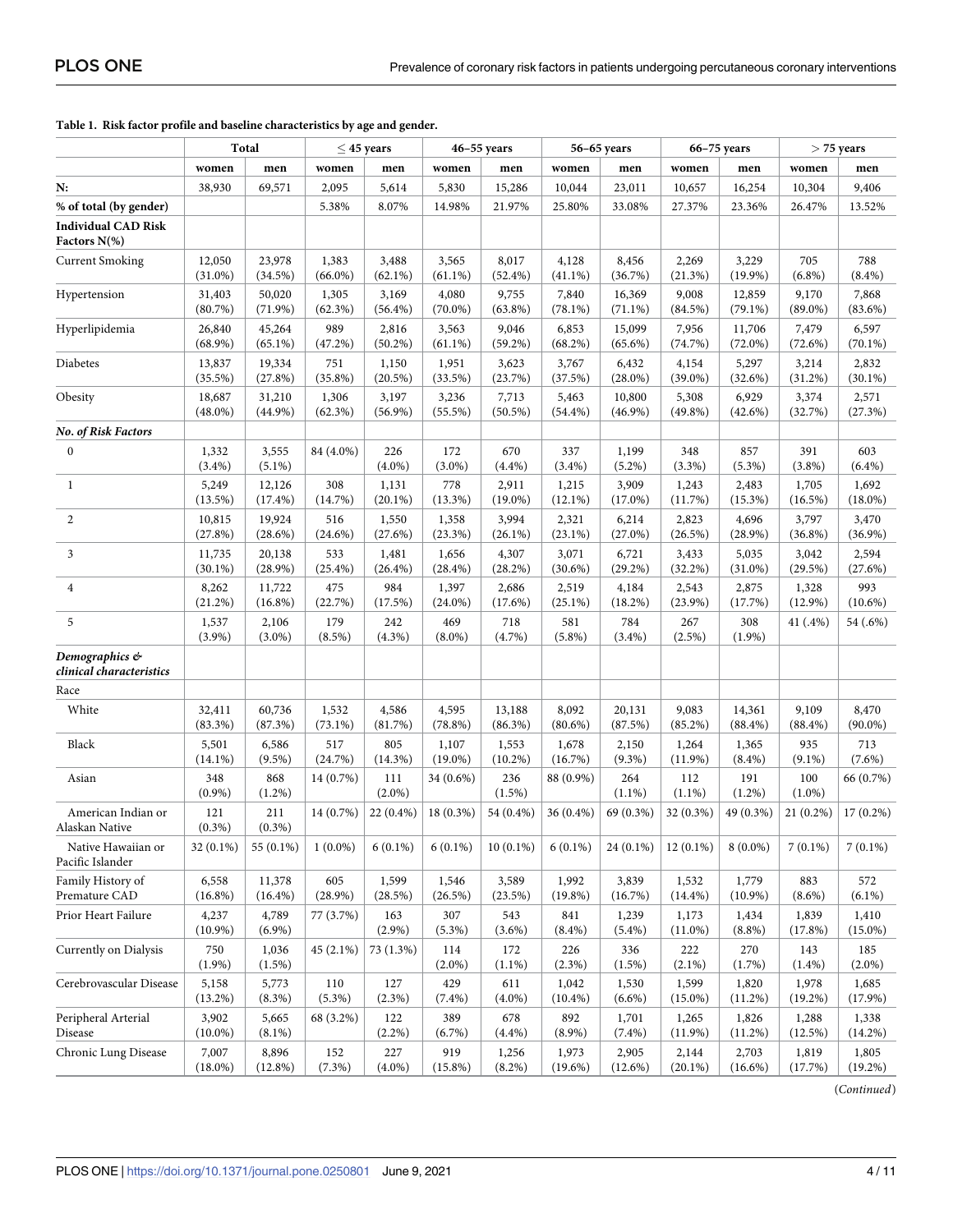|                                    | Total                |                      | $\leq$ 45 years   |                     | $46 - 55$ years     |                     | 56-65 years         |                     | $66 - 75$ years     |                     | $>$ 75 years        |                     |
|------------------------------------|----------------------|----------------------|-------------------|---------------------|---------------------|---------------------|---------------------|---------------------|---------------------|---------------------|---------------------|---------------------|
|                                    | women                | men                  | women             | men                 | women               | men                 | women               | men                 | women               | men                 | women               | men                 |
| Diabetes Mellitus                  | 13,837<br>$(35.5\%)$ | 19,334<br>(27.8%)    | 751<br>$(35.8\%)$ | 1,150<br>$(20.5\%)$ | 1,951<br>$(33.5\%)$ | 3,623<br>(23.7%)    | 3,767<br>(37.5%)    | 6,432<br>$(28.0\%)$ | 4,154<br>$(39.0\%)$ | 5,297<br>(32.6%)    | 3,214<br>$(31.2\%)$ | 2,832<br>$(30.1\%)$ |
| <b>CAD</b> Presentation            |                      |                      |                   |                     |                     |                     |                     |                     |                     |                     |                     |                     |
| Asymptomatic, no<br>angina         | 1,155<br>$(3.0\%)$   | 2,475<br>$(3.6\%)$   | $25(1.2\%)$       | 64 (1.1%)           | 92(1.6%)            | 315<br>$(2.1\%)$    | 258<br>$(2.6\%)$    | 773<br>$(3.4\%)$    | 389<br>$(3.7\%)$    | 831<br>$(5.1\%)$    | 391<br>$(3.8\%)$    | 492<br>$(5.2\%)$    |
| Symptom unlikely to<br>be ischemic | 1,162<br>$(3.0\%)$   | 1,952<br>$(2.8\%)$   | $17(0.8\%)$       | 43 (0.8%)           | 105<br>$(1.8\%)$    | 251<br>$(1.6\%)$    | 246<br>$(2.4\%)$    | 584<br>$(2.5\%)$    | 388<br>$(3.6\%)$    | 628<br>$(3.9\%)$    | 406<br>$(3.9\%)$    | 446<br>$(4.7\%)$    |
| Stable angina                      | 3,752<br>$(9.6\%)$   | 6,415<br>$(9.2\%)$   | 73 (3.5%)         | 216<br>$(3.8\%)$    | 398<br>$(6.8\%)$    | 953<br>$(6.2\%)$    | 984<br>$(9.8\%)$    | 2,169<br>$(9.4\%)$  | 1,331<br>$(12.5\%)$ | 1,979<br>$(12.2\%)$ | 966<br>$(9.4\%)$    | 1,098<br>(11.7%)    |
| Unstable angina                    | 12,936<br>$(33.2\%)$ | 21,169<br>$(30.4\%)$ | 453<br>$(21.6\%)$ | 1,132<br>$(20.2\%)$ | 1,792<br>$(30.7\%)$ | 4,150<br>$(27.1\%)$ | 3,502<br>$(34.9\%)$ | 7,233<br>$(31.4\%)$ | 3,910<br>$(36.7\%)$ | 5,616<br>(34.6%)    | 3,279<br>$(31.8\%)$ | 3,038<br>(32.3%)    |
| Non-STEMI                          | 10,977<br>$(28.2\%)$ | 18,126<br>$(26.1\%)$ | 770<br>$(36.8\%)$ | 1,820<br>$(32.4\%)$ | 1,816<br>$(31.1\%)$ | 4,321<br>(28.3%)    | 2,666<br>(26.5%)    | 5,745<br>$(25.0\%)$ | 2,686<br>$(25.2\%)$ | 3,725<br>$(22.9\%)$ | 3,039<br>(29.5%)    | 2,515<br>(26.7%)    |
| STEMI or equivalent                | 8,939<br>$(23.0\%)$  | 19,423<br>$(27.9\%)$ | 757<br>$(36.1\%)$ | 2,338<br>$(41.6\%)$ | 1,625<br>$(27.9\%)$ | 5,295<br>$(34.6\%)$ | 2,387<br>$(23.8\%)$ | 6,503<br>(28.3%)    | 1,952<br>(18.3%)    | 3,470<br>(21.3%)    | 2,218<br>(21.5%)    | 1,817<br>$(19.3\%)$ |

#### <span id="page-6-0"></span>**Table 1.** (Continued)

Abbreviations: CAD = coronary artery disease; STEMI = ST-elevation myocardial infarction.

<https://doi.org/10.1371/journal.pone.0250801.t001>

*>*75 years old. Conversely, the prevalence of hypertension was higher in women and men *>*75 years old (89.0% and 83.6%) compared with patients  $\leq$  45 years old (62.3% and 56.4%).

Among 33,171 patients with diabetes, 2,269 (6.8%) were untreated prior to PCI admission, 2,049 (6.2%) were controlling diabetes through diet only, 16,396 (49.6%) were treated with oral agents without insulin, 12,205 (36.8%) were treated with insulin, and for 252 (0.8%) the treatment was unknown. Of 72,104 patients with dyslipidemia, information on statin use prior to PCI admission was available for 32,217 (44.7%). Of these patients, 20,723 (64.4%) had reported using a statin. The registry does not collect information on hypertension treatment prior to PCI admission.

Patients presenting with acute myocardial infarction (AMI) including ST-elevation and non-ST-elevation myocardial infarction had a higher prevalence of current/recent smoking compared with patients not presenting with AMI. Both AMI and non-AMI groups displayed the trend of patients who presented at a younger age having a higher prevalence of smoking and obesity compared with those who presented at older ages (**[Table](#page-7-0) 2**).

**[Fig](#page-8-0) 1** shows the mean age of presentation by number of CAD risk factors in men and women. Patients with none or one risk factor presented at a younger age than those with two or more traditional risk factors. As the number of risk factors increased from 2 to 5, the average age of presentation in each gender decreased from 68.9 +/- 13.2 for women and 63.0 +/- 12.4 for men with 2 risk factors to 57.2 +/- 9.8 for women and 56.6 +/- 9.3 for men with 5 risk factors. While women generally presented later than men, the gap in mean age between men and women narrowed as the number of risk factors increased from almost 6 years for patients with 2 risk factors to less than 1 year for patients with 5 risk factors.

The association between smoking and obesity and patient age at the time of presentation is shown in **[Fig](#page-9-0) 2**. Compared with those without a current/recent history of smoking, patients with a current/recent history of smoking presented nearly a decade earlier (age 56.8 versus 66.9 years, p *<* 0.0001). This association was seen in both men and women and across various combinations of risk factors (**[Fig](#page-9-0) 2**). A similar trend was seen for obesity, where patients with obesity presented 4.0 years earlier (age 61.4 years versus 65.4 years, p *<* 0.0001). The average age at the time of presentation stratified by individual risk factors is shown in **[Table](#page-9-0) 3**.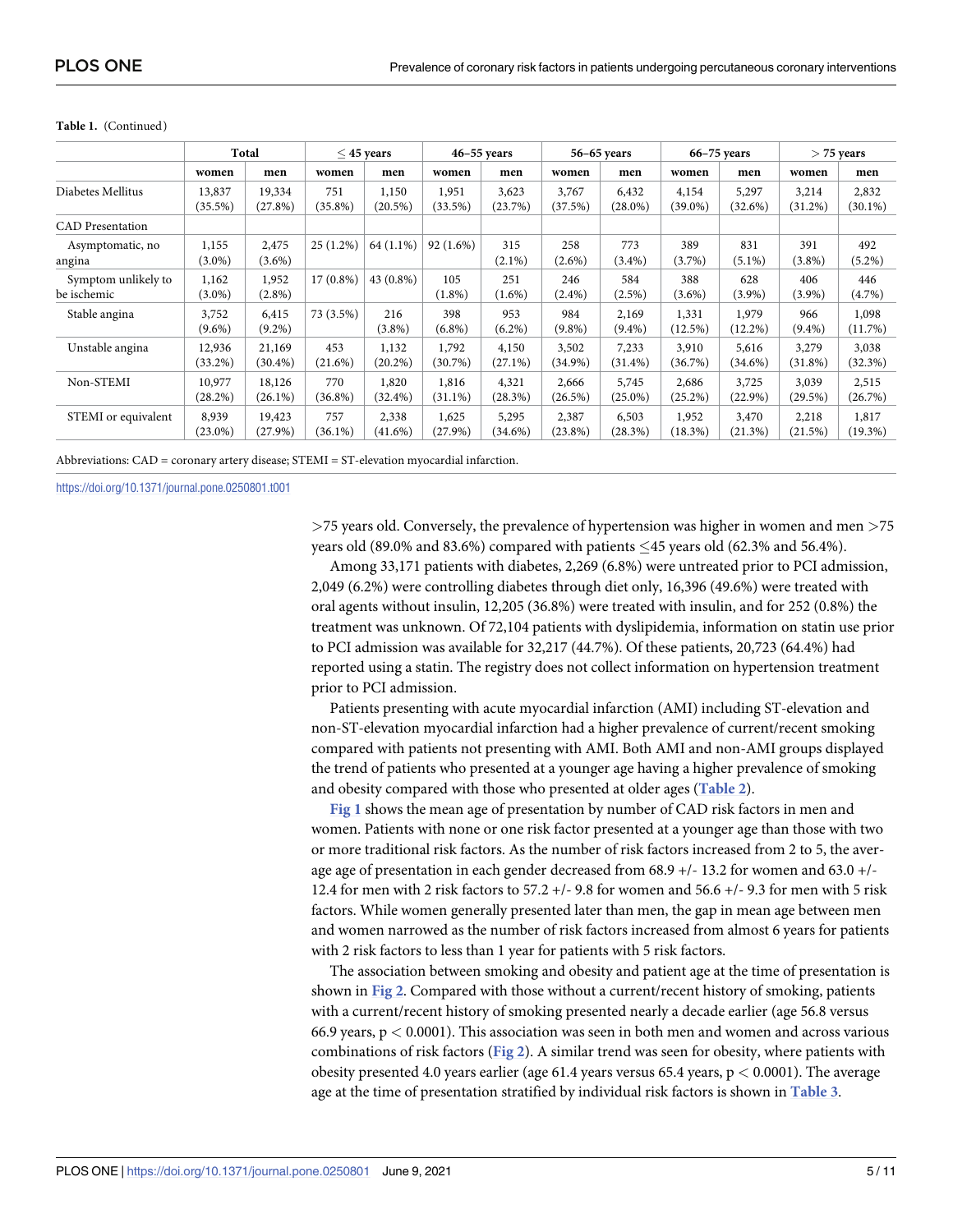| Acute myocardial infarction (STEMI and Non-STEMI) |                  |                     |                     |                     |                     |                     |                     |                     |                     |                     |
|---------------------------------------------------|------------------|---------------------|---------------------|---------------------|---------------------|---------------------|---------------------|---------------------|---------------------|---------------------|
|                                                   |                  | $\leq$ 45 years     | $46 - 55$ years     |                     | $56-65$ years       |                     | $66-75$ years       |                     | $>$ 75 years        |                     |
|                                                   | Women            | Men                 | Women               | Men                 | Women               | Men                 | Women               | Men                 | Women               | Men                 |
| N:                                                | 1,534            | 4,184               | 3,464               | 9,687               | 5,083               | 12,338              | 4,667               | 7,249               | 5,287               | 4,361               |
| <b>Individual Risk Factors</b>                    |                  |                     |                     |                     |                     |                     |                     |                     |                     |                     |
| <b>Current/Recent</b><br>Smoking                  | 1,084<br>(70.7%) | 2,798<br>$(66.9\%)$ | 2,369<br>$(68.4\%)$ | 5,635<br>(58.2%)    | 2,532<br>$(49.8\%)$ | 5,340<br>$(43.3\%)$ | 1,301<br>$(27.9\%)$ | 1,765<br>(24.3%)    | 423 (8.0%)          | 431 (9.9%)          |
| Hypertension                                      | 866 (56.5%)      | 2,151<br>$(51.4\%)$ | 2,182<br>$(63.0\%)$ | 5,476<br>$(56.5\%)$ | 3,631<br>$(71.4\%)$ | 7,694<br>$(62.4\%)$ | 3,656<br>$(78.3\%)$ | 5,219<br>$(72.0\%)$ | 4,564<br>$(86.3\%)$ | 3,387<br>(77.7%)    |
| Hyperlipidemia                                    | 619 (40.4%)      | 1,827<br>(43.7%)    | 1,799<br>$(51.9\%)$ | 4,868<br>$(50.3\%)$ | 2,928<br>(57.6%)    | 6,753<br>(54.7%)    | 3,057<br>$(65.5\%)$ | 4,448<br>$(61.4\%)$ | 3,449<br>$(65.2\%)$ | 2,687<br>$(61.6\%)$ |
| <b>Diabetes</b>                                   | 478 (31.2%)      | 698 (16.7%)         | 958 (27.7%)         | 1,884<br>$(19.4\%)$ | 1,652<br>(32.5%)    | 2,826<br>$(22.9\%)$ | 1,667<br>(35.7%)    | 2,074<br>(28.6%)    | 1,599<br>$(30.2\%)$ | 1,227<br>$(28.1\%)$ |
| Obesity                                           | 919 (59.9%)      | 2,304<br>$(55.1\%)$ | 1,850<br>$(53.4\%)$ | 4,610<br>$(47.6\%)$ | 2,558<br>$(50.3\%)$ | 5,277<br>$(42.8\%)$ | 2,116<br>$(45.3\%)$ | 2,807<br>(38.7%)    | 1,521<br>$(28.8\%)$ | 1,065<br>$(24.4\%)$ |
| Non-acute myocardial infarction                   |                  |                     |                     |                     |                     |                     |                     |                     |                     |                     |
|                                                   |                  | $\leq$ 45 years     |                     | $46 - 55$ years     |                     | 56-65 years         |                     | $66-75$ years       |                     | $>$ 75 years        |
|                                                   | Women            | Men                 | Women               | Men                 | Women               | Men                 | Women               | Men                 | Women               | Men                 |
| N:                                                | 570              | 1,458               | 2,396               | 5,689               | 4,999               | 10,805              | 6,039               | 9,093               | 5,058               | 5,094               |
| <b>Individual Risk Factors</b>                    |                  |                     |                     |                     |                     |                     |                     |                     |                     |                     |
| <b>Current/Recent</b><br>Smoking                  | 302 (53.0%)      | 702 (48.1%)         | 1,208<br>$(50.4\%)$ | 2,422<br>$(42.6\%)$ | 1,612<br>$(32.2\%)$ | 3,158<br>$(29.2\%)$ | 975 (16.1%)         | 1,477<br>$(16.2\%)$ | 288 (5.7%)          | 358 (7.0%)          |
| Hypertension                                      | 444 (77.9%)      | 1,029<br>$(70.6\%)$ | 1,912<br>$(79.8\%)$ | 4,325<br>$(76.0\%)$ | 4,227<br>$(84.6\%)$ | 8,745<br>$(80.9\%)$ | 5,385<br>$(89.2\%)$ | 7,701<br>(84.7%)    | 4,641<br>$(91.8\%)$ | 4,506<br>(88.5%)    |
| Hyperlipidemia                                    | 371 (65.1%)      | 999 (68.5%)         | 1,775<br>$(74.1\%)$ | 4,210<br>$(74.0\%)$ | 3,939<br>$(78.8\%)$ | 8,404<br>(77.8%)    | 4,925<br>$(81.6\%)$ | 7,296<br>$(80.2\%)$ | 4,045<br>$(80.0\%)$ | 3,931<br>$(77.2\%)$ |
| <b>Diabetes</b>                                   | 274 (48.1%)      | 455 (31.2%)         | 1,002<br>(41.8%)    | 1,755<br>$(30.8\%)$ | 2,128<br>(42.6%)    | 3,632<br>(33.6%)    | 2,500<br>$(41.4\%)$ | 3,246<br>(35.7%)    | 1,633<br>(32.3%)    | 1,618<br>(31.8%)    |
| Obesity                                           | 389 (68.2%)      | 897 (61.5%)         | 1,389<br>$(58.0\%)$ | 3,113<br>(54.7%)    | 2,907<br>$(58.2\%)$ | 5,535<br>(51.2%)    | 3,202<br>$(53.0\%)$ | 4,128<br>$(45.4\%)$ | 1,858<br>(36.7%)    | 1,511<br>(29.7%)    |

<span id="page-7-0"></span>[Table](#page-6-0) 2. Prevalence of risk factors by age and gender among patients who underwent percutaneous coronary intervention for the treatment of acute myocardial **infarction and non-acute myocardial infarction presentations.**

Note: Percutaneous coronary intervention for the treatment of acute myocardial infarction was defined as undergoing percutaneous coronary intervention for STelevation or non-ST-elevation myocardial infarction presentations. All other presentations were considered non-acute myocardial infarction presentations.

<https://doi.org/10.1371/journal.pone.0250801.t002>

The average age of presentation and prevalence of risk factors over the study period are shown in **[Fig](#page-10-0) 3**. From 2010 to 2018, the average age of presentation increased slightly. During this time period the prevalence of diabetes and obesity increased. Conversely, the prevalence of smoking and dyslipidemia decreased. The prevalence of hypertension remained generally consistent. Additionally, the mean number of risk factors remained largely unchanged over the study period.

#### **Discussion**

This study has four principal findings. First, the overwhelming majority of patients with CAD undergoing their first PCI have at least one traditional risk factor, with a majority having 3 or more. Only a very small proportion of patients have none of the traditional risk factors. Second, women generally present at a later age compared with men, except in the small subset of patients who had more than 4 risk factors, where this gap was markedly reduced. Third, since 2010, the prevalence of diabetes and obese patients has increased among patients presenting for their first PCI, whereas the prevalence of smoking and dyslipidemia has decreased. Finally,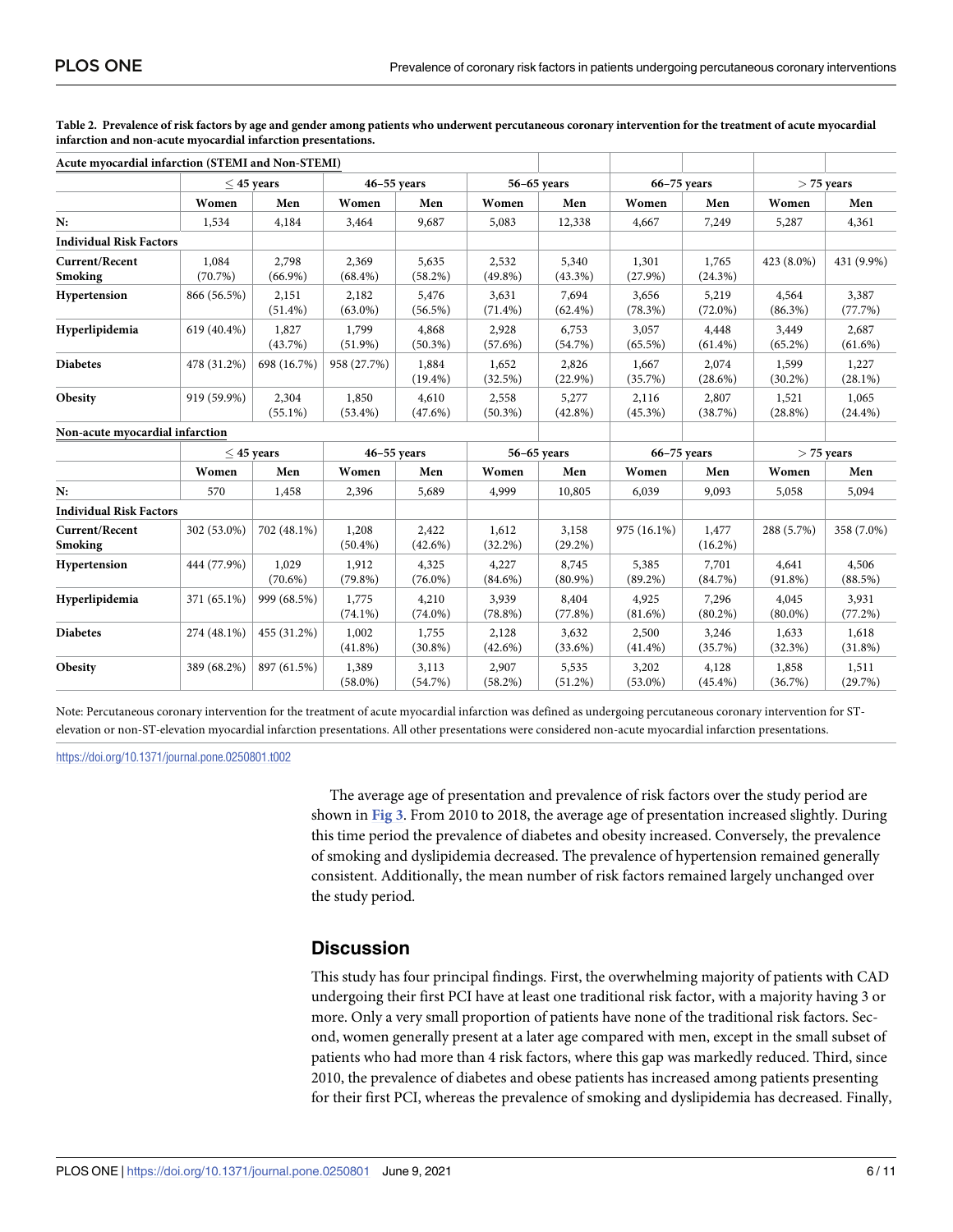<span id="page-8-0"></span>

[Fig](#page-6-0) 1. Age at the time of presentation for PCI by the number of risk factors stratified by gender. Risk factors include the presence of hypertension, diabetes, current/recent smoker, obesity, and dyslipidemia. Mean age (dot) and standard deviation (lines) of men and women are shown in blue and red, respectively.

<https://doi.org/10.1371/journal.pone.0250801.g001>

smoking and obesity appear to have an outsized impact on age at the time of presentation, with smokers presenting over a decade earlier than non-smokers and obese patients presenting approximately 4 years earlier than non-obese patients.

The importance of conventional risk factors of CAD has been established by multiple large cohort studies [[10](#page-12-0), [11](#page-12-0)]. For instance, Khot et al examined the prevalence of risk factors for coronary heart disease among patients enrolled in 14 multinational clinical trials in 1990s and early 2000s. They found that most patients had at least one conventional risk factor and the average number of risk factors in their population was 1.3, where the risk factors studied were cigarette smoking, diabetes, dyslipidemia, and hypertension [\[12\]](#page-12-0). Additionally, in their study, they recognized that 15.4% of women and 19.4% of men had none of the conventional risk factors [\[12\]](#page-12-0). In contrast, we found that the average number of risk factors in our population was 2.5, and only 3.4% of women and 5.1% of men had none of the conventional risk factors. Although this difference may be due to the inclusion of obesity as an independent risk factor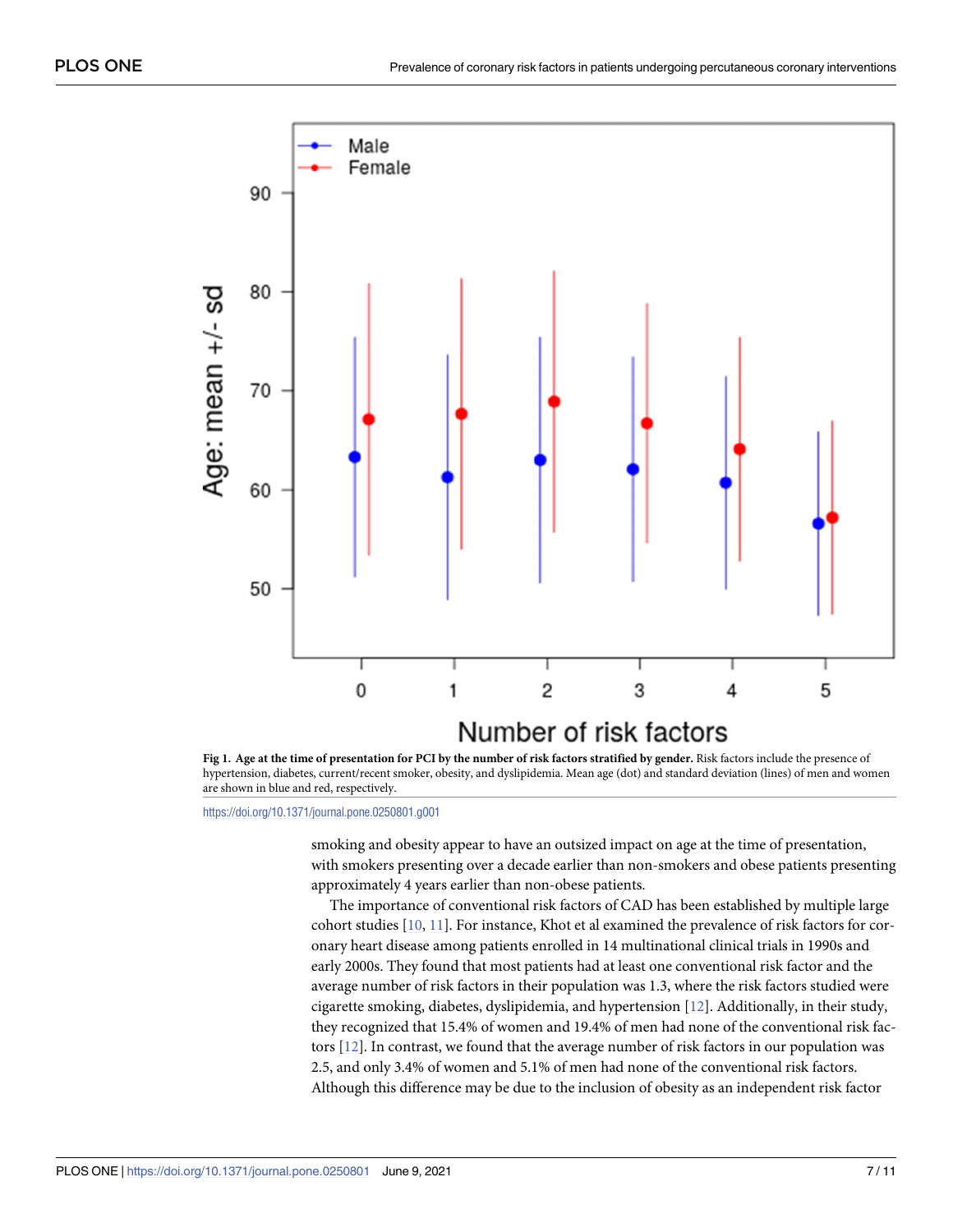<span id="page-9-0"></span>

[Fig](#page-6-0) 2. Age at the time of presentation by the presence and absence of a smoking and obesity across a background of other risk factors. Panel A depicts male patients smoking versus non-smoking. Panel B depicts female patients smoking versus non-smoking. Panel C depicts male patients who are obese vs non-obese. Panel D depicts female patients who are obese vs non-obese. Blue bars represent patients with the risk factor and red bars represent patients without the risk factor. Risk factor combinations are depicted along the x axis.

<https://doi.org/10.1371/journal.pone.0250801.g002>

in our study, even when Khot et al included obesity as a risk factor the prevalence of patients without risk factors was only reduced to 8.5% in women and 10.7% in men. The proportion of patients with none of the traditional risk factors in our study was smaller than previously reported. Patients with one or less risk factors presented at an earlier age than those with two risk factors, and are thus a population that merits further investigation.

As previously demonstrated, women presented at an older age  $[11, 13, 14]$  $[11, 13, 14]$  $[11, 13, 14]$  $[11, 13, 14]$  $[11, 13, 14]$  $[11, 13, 14]$ . As the number of risk factors increased, the difference in age at the time of presentation between men and

|  |  |  |  | Table 3. Average age at the time of presentation among patients with and without individual risk factors. |  |
|--|--|--|--|-----------------------------------------------------------------------------------------------------------|--|
|--|--|--|--|-----------------------------------------------------------------------------------------------------------|--|

|                 | Patients without risk factor | Patients with risk factor | P-value    | Difference in mean age |
|-----------------|------------------------------|---------------------------|------------|------------------------|
| Hypertension    | 59.26 (11.99)                | 64.97 (12.10)             | ${<}0.001$ | 5.71                   |
| <b>Diabetes</b> | 63.15(12.56)                 | 64.42 (11.71)             | ${<}0.001$ | 1.27                   |
| Smoker          | 66.90 (11.83)                | 56.79 (10.37)             | ${<}0.001$ | $-10.11$               |
| Obesity         | 65.38 (12.60)                | 61.39(11.63)              | < 0.001    | $-3.99$                |
| Dyslipidemia    | 61.31(12.97)                 | 64.67 (11.82)             | ${<}0.001$ | 3.36                   |

<https://doi.org/10.1371/journal.pone.0250801.t003>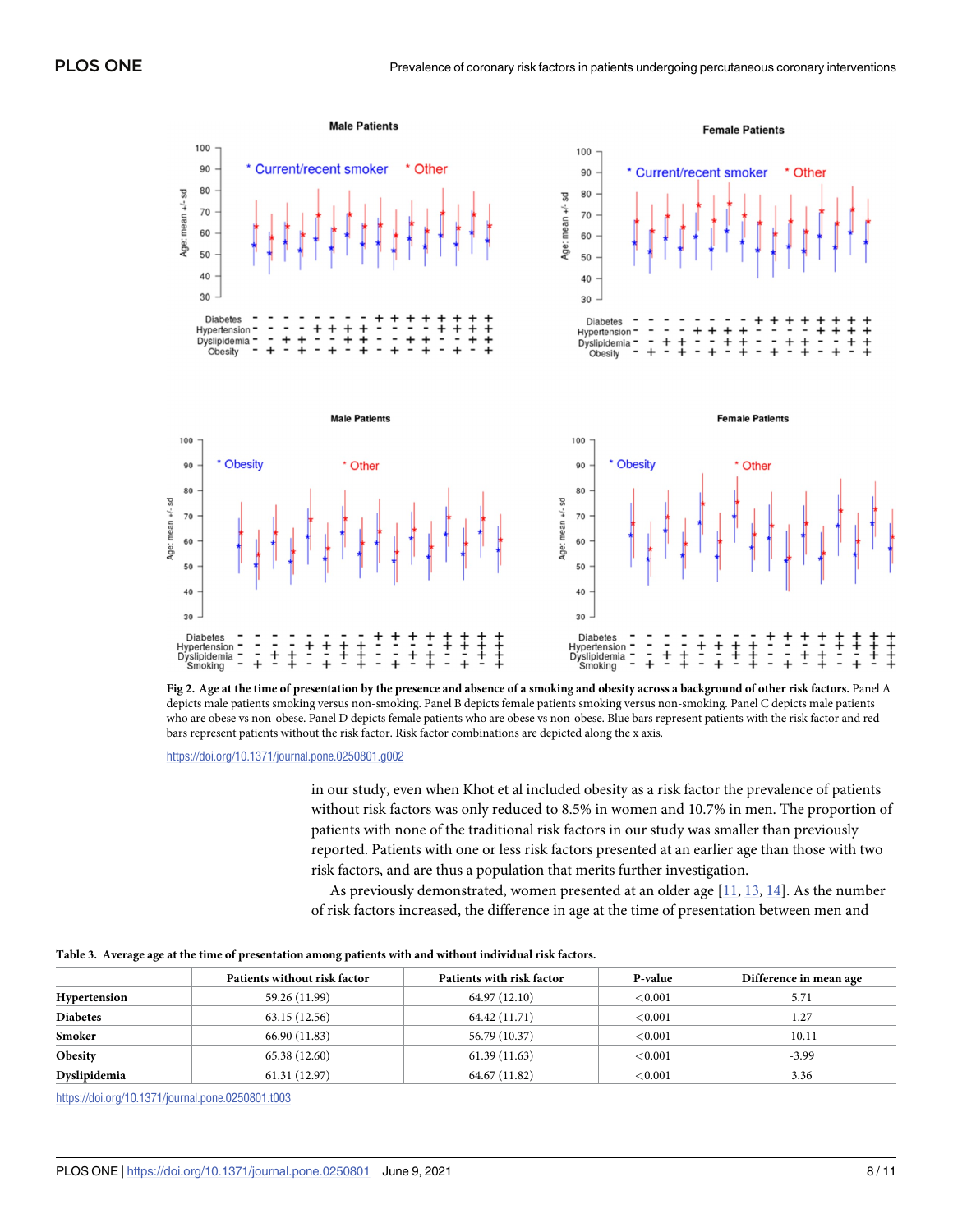<span id="page-10-0"></span>



<https://doi.org/10.1371/journal.pone.0250801.g003>

women narrowed, such that in patients with more than four risk factors the difference between the age of men and women was less than a year. Women are on average 10 years older when they develop CAD, which may be related to differences in sex hormones and differences in age at which risk factors first appear [[15](#page-12-0)]. Further, it is known that total cholesterol levels peak a decade later in women compared with men, which may partially explain the difference in age at the time of presentation [\[16\]](#page-12-0).

Perhaps the most important finding of our study is that current/recent cigarette smoking potentially a completely preventable risk factor—continues to be widely prevalent and appears to be associated with almost a decade earlier presentation of CAD. This effect is seen in both men and women and contributes to both AMI and non-AMI presentations. In addition, the association appears to be additive to all of the other traditional risk factors. The importance of reducing smoking rates and possible approaches for doing so are well established [[17](#page-12-0), [18](#page-12-0)]. In 2013, it was estimated that a reduction in the smoking rate by 10% in Michigan would be associated with a 3.95% reduction in the total number of PCI procedures performed for patients with STEMI [\[19\]](#page-12-0).

Similar to smoking, we found obesity to be associated with earlier age at the time of presentation of CAD, which was also seen in both AMI and non-AMI presentations and among both genders. Previous studies have shown that patients with extreme obesity (defined as having a BMI*>*40 kg/m<sup>2</sup> ) experience their first myocardial infarction approximately 12.5 years earlier compared with patients with a BMI between 18.6–25.0 kg/m<sup>2</sup> [[20](#page-12-0)]. Moreover, our data suggest that the impact of obesity is additive to that of smoking. While smoking prevention has been a difficult problem to solve, the reduction of obesity in the population requires an even more complex and multifaceted solution. Because obesity is related to clinical conditions as well as socioeconomic factors like food access, poverty, and physical activity environment, obesity prevention requires wide-reaching public policy measures [\[21\]](#page-12-0). Physicians must work with lawmakers, school districts, and the broader community to lower obesity rates. Our findings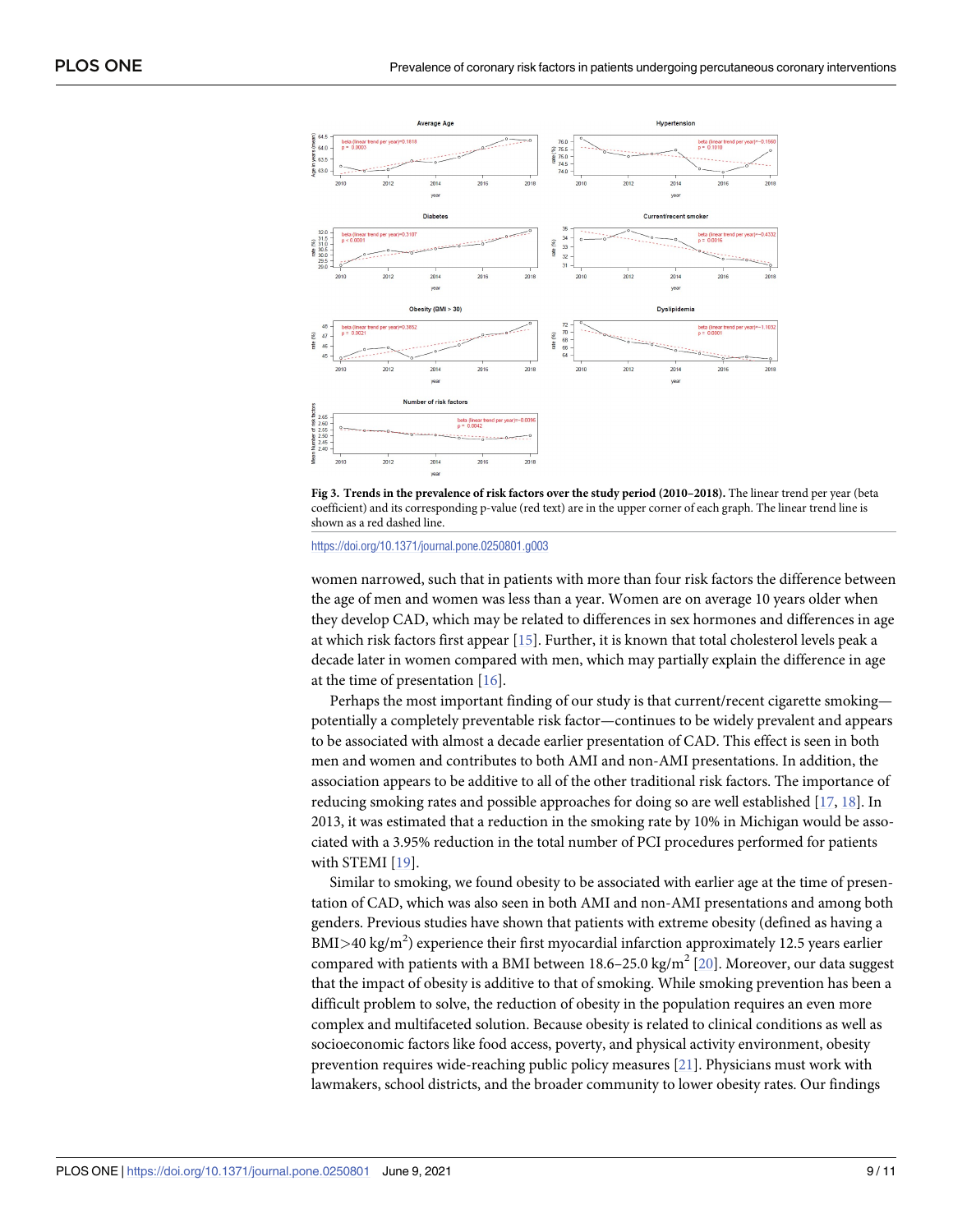<span id="page-11-0"></span>call for renewed efforts to focus on smoking cessation and obesity prevention to reduce the impact of CAD.

This study should be interpreted in the context of the following limitations. First, we do not have data on the prevalence of risk factors in the broader community (i.e. patients who did not undergo PCI). Thus, our data cannot be used to estimate the anticipated benefit of public health measures to reduce smoking or obesity prevention. Secondly, our study only evaluated patients who underwent PCI which we used as a proxy for CAD. We did not evaluate patients who were treated with coronary artery bypass surgery or those with CAD who did not undergo revascularization. However, PCI remains the most common treatment modality for revascularization of CAD. Additionally, while it is clear that obesity is a risk factor for cardiovascular disease, it has been shown that defining obesity by waist-to-hip ratio rather than BMI can enable more accurate estimation of risk in most ethnic groups [\[22\]](#page-12-0). Waist-to-hip ratio is not recorded in the registry. Lastly, the diagnosis of risk factors was based on physician or patient report and was not independently verified.

#### **Conclusion**

The majority of patients undergoing their first PCI for CAD have two or more coronary risk factors. Smoking and obesity are associated with an earlier age of presentation and appear to be additive. Our findings call for continued efforts aimed at preventing and treating smoking and obesity.

#### **Author Contributions**

**Formal analysis:** Milan Seth.

**Writing – original draft:** Zoya Gurm, Devraj Sukul.

**Writing – review & editing:** Edouard Daher, Elizabeth Pielsticker, M. Imran Qureshi, Mark Zainea, Michael Tucciarone, George Hanzel, Peter K. Henke.

#### **References**

- **[1](#page-3-0).** Naghavi M, Abajobir AA, Abbafati C, et al. Global, regional, and national age-sex specific mortality for 264 causes of death, 1980–2016: a systematic analysis for the Global Burden of Disease Study 2016. The Lancet. 2017; 390(10100):1151–1210. [https://doi.org/10.1016/S0140-6736\(17\)32152-9](https://doi.org/10.1016/S0140-6736%2817%2932152-9) PMID: [28919116](http://www.ncbi.nlm.nih.gov/pubmed/28919116)
- **[2](#page-3-0).** Mensah GA., Wei GS., Sorlie PD., et al. Decline in Cardiovascular Mortality. Circ Res. 2017; 120 (2):366–380. <https://doi.org/10.1161/CIRCRESAHA.116.309115> PMID: [28104770](http://www.ncbi.nlm.nih.gov/pubmed/28104770)
- **[3](#page-3-0).** Smith PH, Rose JS, Mazure CM, Giovino GA, McKee SA. What is the evidence for hardening in the cigarette smoking population? Trends in nicotine dependence in the U.S., 2002–2012. Drug Alcohol Depend. 2014; 142:333–340. <https://doi.org/10.1016/j.drugalcdep.2014.07.003> PMID: [25064023](http://www.ncbi.nlm.nih.gov/pubmed/25064023)
- **[4](#page-3-0).** Carroll M, Fryar C. Total and high- density lipoprotein cholesterol in adults: United States, 2015–2018. NCHS Data Brief, no 363. Hyattsville, MD: National Center for Health Statistics. 2020.
- **[5](#page-3-0).** Egan BM, Zhao Y, Axon RN. US Trends in Prevalence, Awareness, Treatment, and Control of Hypertension, 1988–2008. JAMA. 2010; 303(20):2043–2050. <https://doi.org/10.1001/jama.2010.650> PMID: [20501926](http://www.ncbi.nlm.nih.gov/pubmed/20501926)
- **[6](#page-3-0).** Flegal KM, Carroll MD, Ogden CL, Curtin LR. Prevalence and Trends in Obesity Among US Adults, 1999–2008. JAMA. 2010; 303(3):235–241. <https://doi.org/10.1001/jama.2009.2014> PMID: [20071471](http://www.ncbi.nlm.nih.gov/pubmed/20071471)
- **[7](#page-3-0).** Geiss LS, Pan L, Cadwell B, Gregg EW, Benjamin SM, Engelgau MM. Changes in Incidence of Diabetes in U.S. Adults, 1997–2003. Am J Prev Med. 2006; 30(5):371–377. [https://doi.org/10.1016/j.amepre.](https://doi.org/10.1016/j.amepre.2005.12.009) [2005.12.009](https://doi.org/10.1016/j.amepre.2005.12.009) PMID: [16627124](http://www.ncbi.nlm.nih.gov/pubmed/16627124)
- **[8](#page-3-0).** Moscucci M, Kline-Rogers E, Montoye C, et al. Association of a Continuous Quality Improvement Initiative With Practice and Outcome Variations of Contemporary Percutaneous Coronary Interventions. Circulation. 2006; 113(6):814–822. <https://doi.org/10.1161/CIRCULATIONAHA.105.541995> PMID: [16461821](http://www.ncbi.nlm.nih.gov/pubmed/16461821)